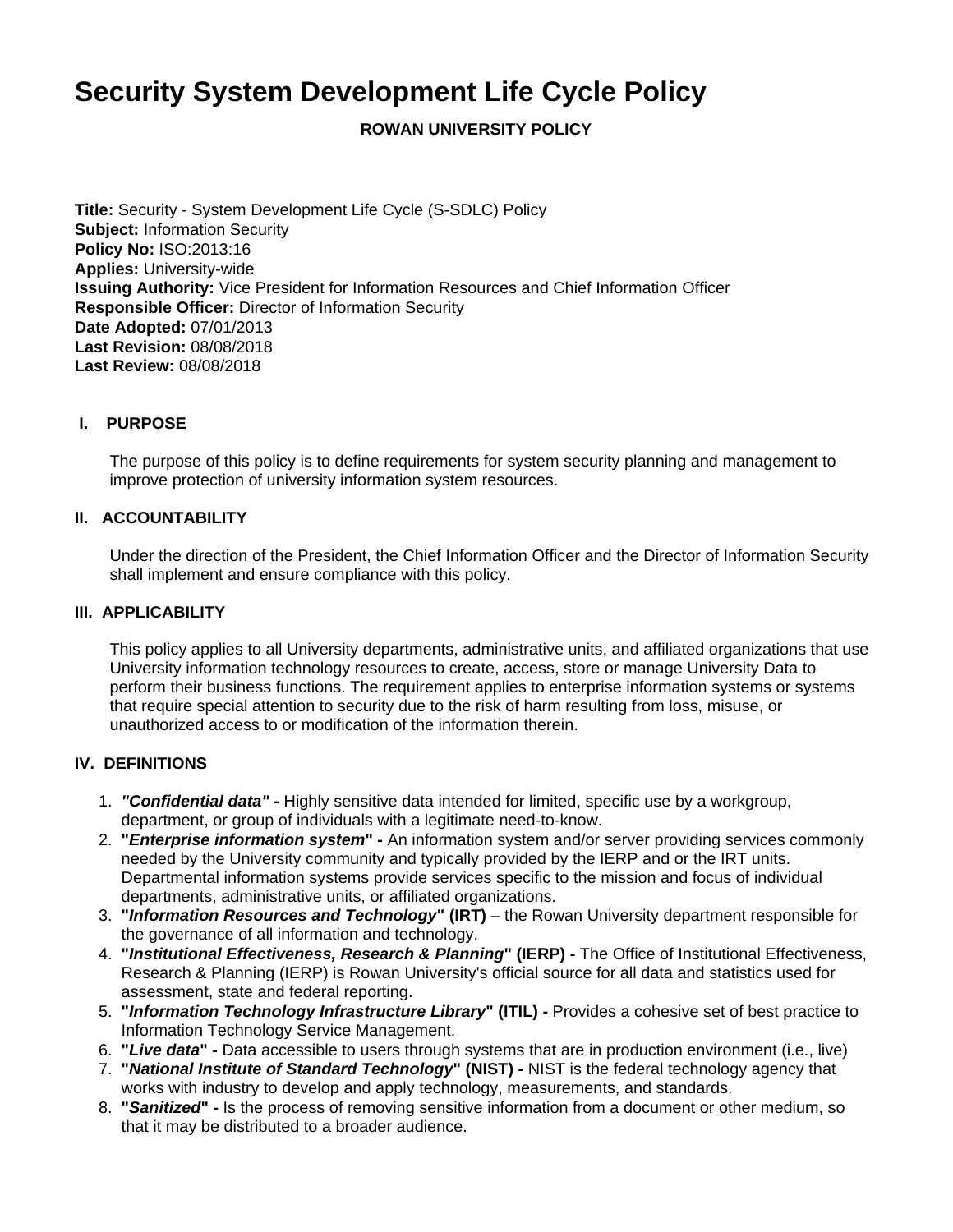- 9. **"System Administration and Network Security" (SANS) -** SANS is a private U.S. company that specializes in information security and cybersecurity training, and security design and implementation best practices.
- 10. **"Sensitive" -** Any information that can be used for the purpose of identification.
- 11. **"University Data" -** Any data related to Rowan University functions that are a) stored on University information technology systems, b) maintained by Rowan faculty, staff, or students, or c) related to institutional processes on or off campus. This applies to any format or media (in other words, it is not limited to electronic data).
- 12. **"Vulnerability" -** A flaw or weakness in system security procedures, design, implementation, or internal controls that could be exercised (accidentally triggered or intentionally exploited) and result in a security breach or a violation of the system's security policy.

# **V. REFERENCES**

1. Information Security Policy

# **VI. POLICY**

1. Security has to be considered at all stages of the life cycle of an information system (i.e., feasibility, planning, development, implementation, maintenance, and retirement) in order to:

- a. ensure conformance with all appropriate security requirements,
- b. protect sensitive information throughout its life cycle,
- c. facilitate efficient implementation of security controls,
- d. prevent the introduction of new risks when the system is modified, and
- e. ensure proper removal of data when the system is retired. This policy provides guidance to ensure that systems security is considered during the Acquisition, Development and Maintenance and Testing Stages of an information system's life cycle.
- 2. The Director of Information Security defines the strategy for the appropriate security of all software and web applications, as well as to monitor, establish and enforce remediation timelines and sanctions for non-compliant systems campus-wide. The Information Security Office (ISO) will establish security standards for the acquisition, development, deployment and maintenance of all software and web applications handling sensitive information or that are accessible from off campus. These standards will ensure that fundamental security principles are incorporated, such as those generally incorporated into the National Institute of Standard Technology (NIST), Information Technology Infrastructure Library (ITIL) and System Administration and Network Security (SANS) frameworks.
- 3. **Acquisition** All campus software and web application acquisitions or upgrades involving handling of information and/or access from off campus must be reviewed and approved by the Director of Information Security or his/her designee(s) in writing prior to purchase or implementation. All contracts for work involving handling of information and/or access from off campus must also be reviewed and approved by the Director of Information Security or his/her designee(s) in writing prior to acquisition.
	- a. Vendor acquisitions If an enterprise information system or component of that system is acquired from an external vendor, written documentation must be provided that specifies how the product meets the security requirements of this policy and any special security requirements of the system. The vendor must allow testing of the system's security controls by the ISO or an independent third party, if needed.
- 4. **Development** All application and web developers must familiarize themselves and follow the campus Application Development Standards to ensure they are employing secure procedures for any application or web development involving University data. All application code for such applications must be reviewed and approved in writing by the ISO prior to deployment. All significant changes in application code must also be reviewed for vulnerabilities prior to deployment. All applications or web processes handling, processing or storing critical or sensitive University information must be housed only within secured data centers approved by the Director of Information Security and run on secured systems meeting all applicable security policies and standards approved by the ISO.
	- a. System security plans and documentation System security plans and documentation must be prepared for all enterprise information systems or other systems under development that require special attention to security due to the risk of harm resulting from loss, misuse, or unauthorized